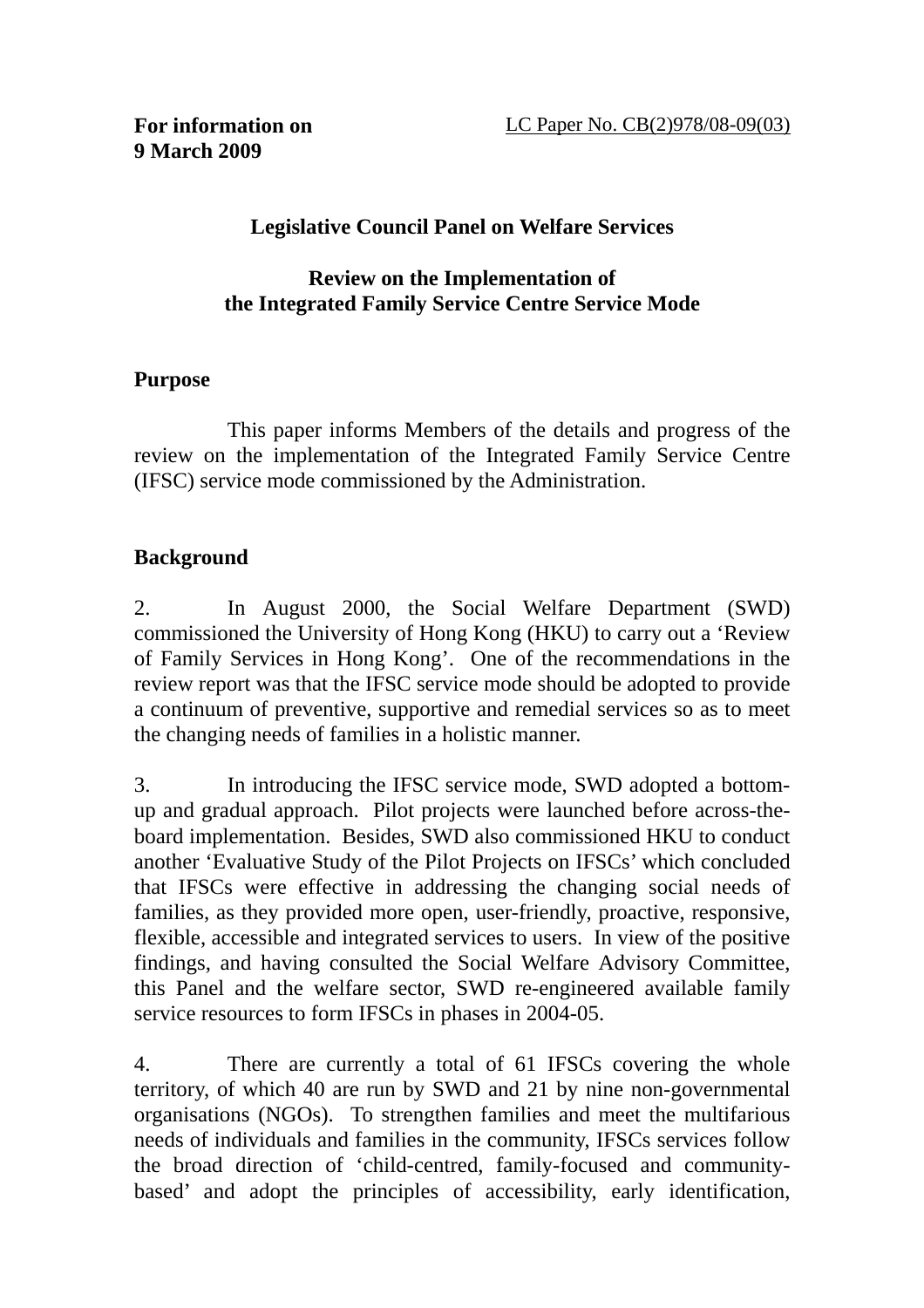integration and partnership. A continuum of services with preventive, developmental, educational, supportive, empowerment and remedial functions is provided through the three major components of an IFSC, namely Family Resource Unit, Family Support Unit and Family Counselling Unit.

### **Details of the Review**

5. Adoption of the IFSC service mode was a landmark in the development of family services in Hong Kong. Upon the introduction of the new mode, understandably both management and frontline staff of IFSCs needed time to adjust to the substantial changes and to acquire the new knowledge and skills required for providing quality services under the new mode. We will continue with the IFSC service mode. However, as the re-engineering has been completed for more than three years, we agree that it is now an appropriate time to review the implementation of the IFSC to see what improvements can be made to further refine the mode.

6. Through open tendering, SWD commissioned HKU to conduct review on the implementation of the IFSC service mode in October 2008. This review, which is the subject of this paper, covers all 61 IFSCs operated by SWD and NGOs and has the following objectives -

- (a) to find out how effective IFSCs are in implementing the four guiding principles of accessibility, early identification, integration and partnership under the broad direction of 'childcentred, family-focused and community-based' in strengthening families and meeting the changing needs of the community;
- (b) to examine the effectiveness of IFSC services in serving specific targets such as single parents, new arrivals, ethnic minorities, etc. and reaching out to hard-to-reach at-risk families;
- (c) to identify factors facilitating / hindering the effective delivery of IFSC services, illustrations of practice wisdom on the implementation of the IFSC service mode, as well as ways to develop service specialisation within an integrated service mode and to enhance strategic partnership, collaboration and interfacing with other services;
- (d) to examine the performance standards, including output and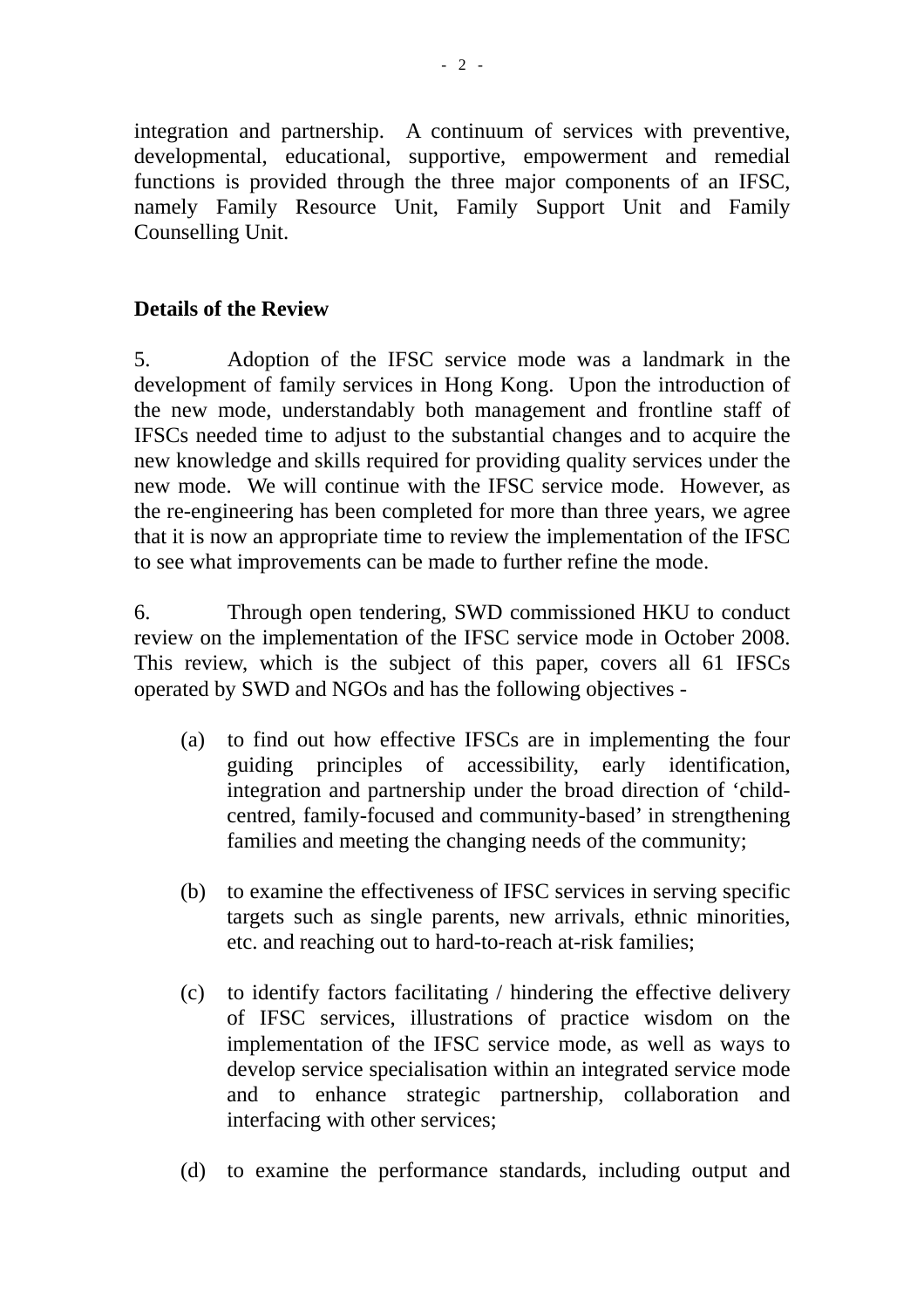outcome indicators and level of attainment, as set out in the Funding and Service Agreement; and

(e) to make suggestions for continuous service improvement.

 7. In October 2008, a Steering Committee was set up by SWD to advise on the direction of the review, monitor its progress and examine and accept the review report to be submitted by the HKU Consultant Team. It comprises representatives from the Labour and Welfare Bureau, SWD, NGOs (including those operating IFSCs and other welfare services as well as the Hong Kong Council of Social Service) and an independent member of the community. A Working Group comprising representatives from SWD and NGOs was also formed to facilitate the work of the Consultant Team, provide information on the existing practice of, and services provided by, IFSCs, and ensure that concerns and objectives to be addressed by the review are duly covered.

8. The evaluation technique employed by the HKU Consultant Team has a practical and problem-solving orientation. The review will make use of a mix of quantitative and qualitative data derived from a variety of sources and stakeholders, including -

- (a) reports from all 61 IFSCs (known as "centre reports");
- (b) service statistics on user profiles and service output and outcome;
- (c) district focus groups with policy makers/administrators, supervisors and frontline social workers as well as community stakeholders;
- (d) case studies on the implementation of guiding principles and service directions in selected IFSCs;
- (e) user survey; and
- (f) illustrations of practice wisdom on the implementation of the IFSC service mode.

## **Progress of the Review**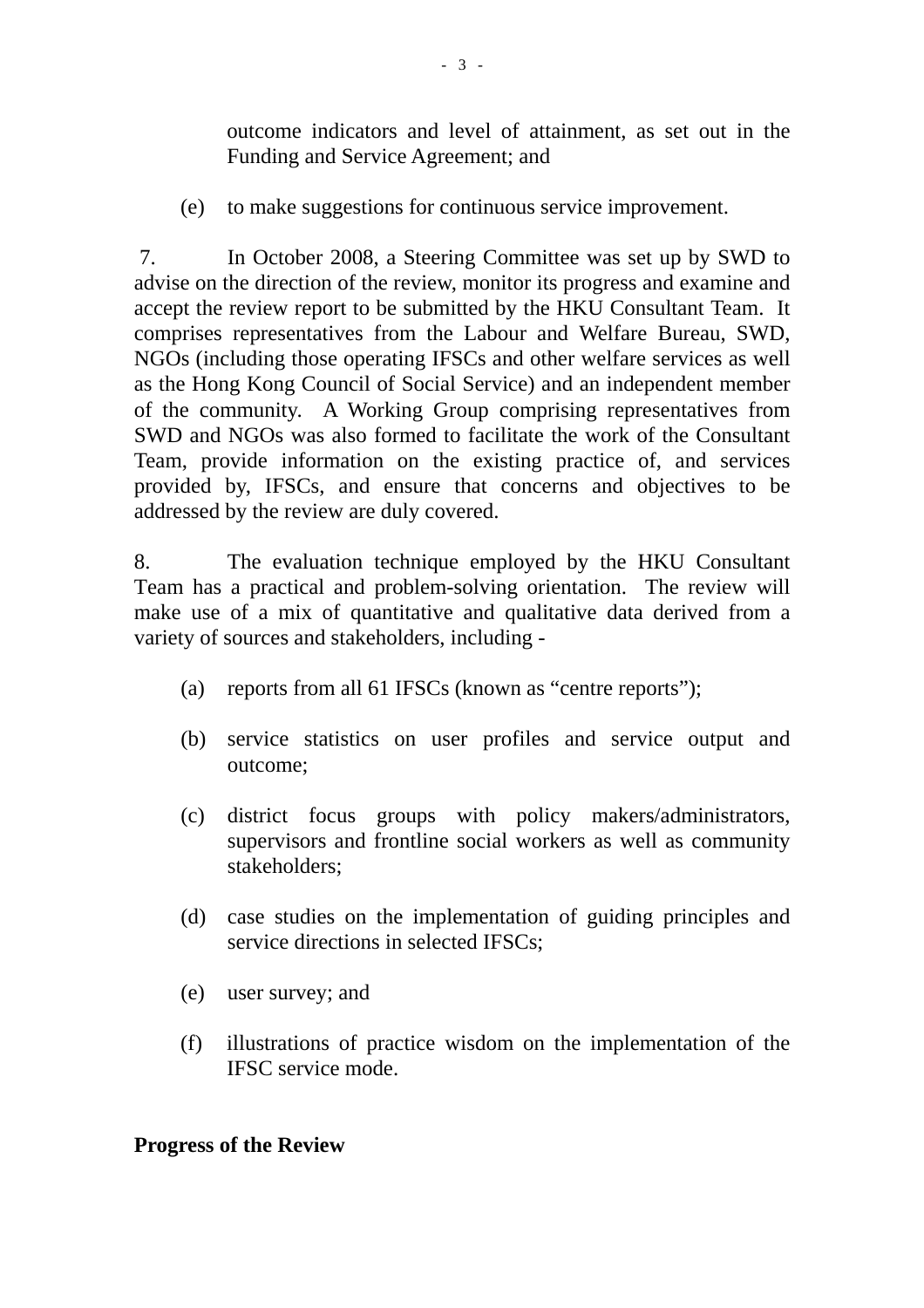9. Over the past few months, SWD has, in collaboration with the HKU Consultant Team, conducted various meetings and briefings to consult stakeholders, including administrators, supervisors and frontline colleagues of IFSCs, HKCSS, staff unions, other government departments, school personnel, etc. on data collection and the evaluation methodology of the review. The HKU Consultant Team has also conducted familiarisation visits to six IFSCs to learn more about the operation of IFSCs such as service needs, their organisation structures, work approaches, staff concerns, etc. Based on the feedback of stakeholders, the evaluation methodology has been fine-tuned. With the full participation of IFSC colleagues, the Consultant Team has commenced work on data collection, including conducting a user survey, collection of centre reports and identification of IFSCs for case study.

10. To facilitate communication with stakeholders, the HKU Consultant Team has set up a webpage for the review. Besides obtaining information about the review, stakeholders can also send their views to the Consultant Team through the webpage. SWD has also set up a dedicated site on its Departmental Homepage to share with interested parties the progress of, and information relating to, the review, such as issues discussed at the Steering Committee and the Working Group overseeing this review.

#### **Way Forward**

11. The review is expected to be completed by the end of 2009. Members will be informed of the findings and recommendations in due course.

## **The Study of the Hong Kong Polytechnic University on the Views of IFSCs frontline staff**

12. The Administration notes that the Hong Kong Polytechnic University has recently conducted a study on frontline staff's views on the IFSC service mode. The study has collected the views of frontline social workers – one of the key stakeholder groups of IFSCs - and made a number of recommendations on the IFSC service mode. The Administration values the views of frontline social workers. SWD and the Consultant Team will make reference to the study report in conducting this review.